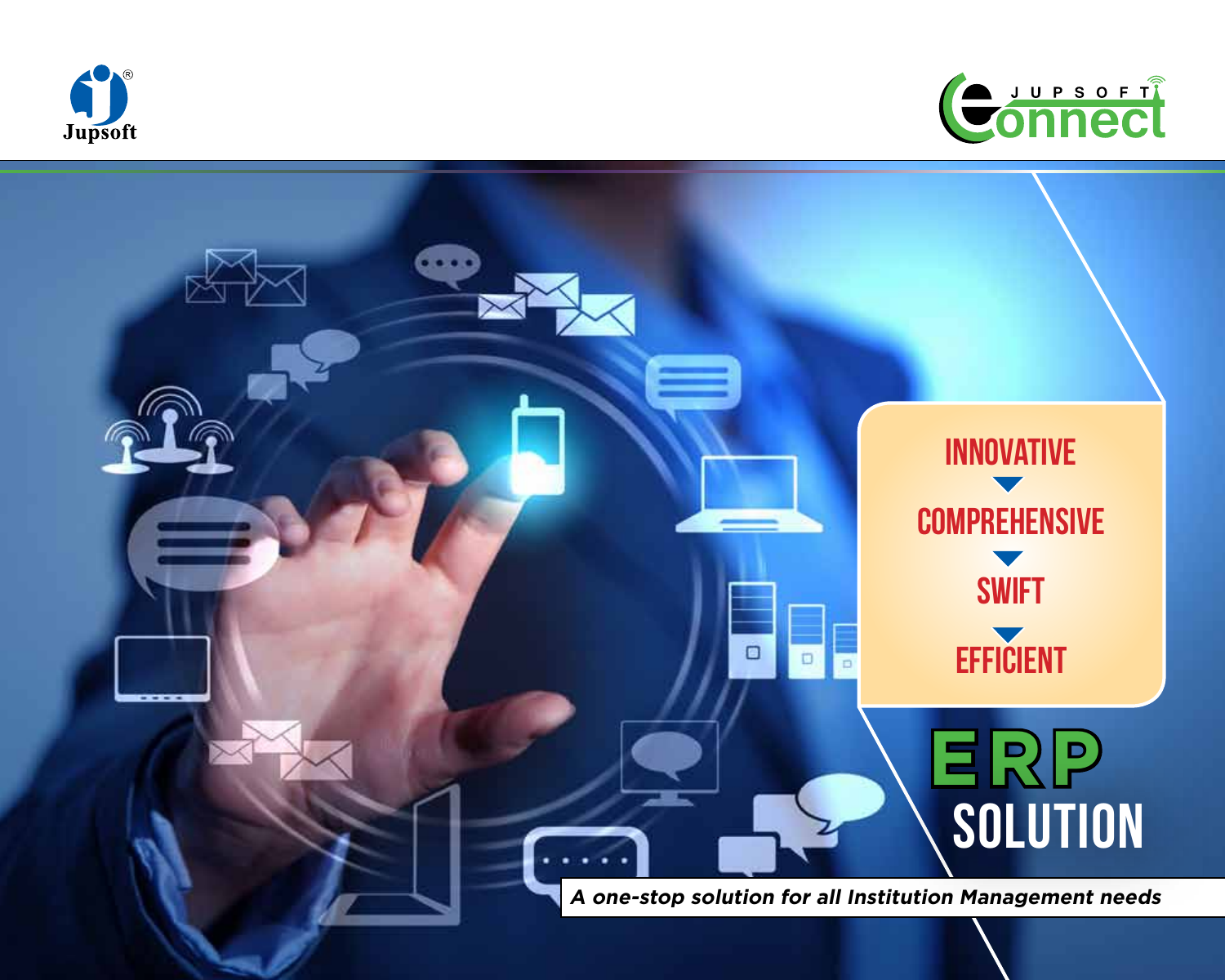# **WHAT IS JUPSOFT eConnect?**

Jupsoft eConnect is an integrated and comprehensive platform for educational institutions to manage their complete IT solutions and communication between stakeholders. It is a software designed especially for institutions like schools, colleges and institutes to enable systematic, efficient and smooth day-to-day functioning.

This paperless automation solution eliminates repeated data entry and helps institutions to work smart and focus on what they do best – impart education!

It helps the management in executing proper control on the functioning of an Institution, take better informed decisions and enhance the image of the institution. It takes care of all institution management processes and requirements, right from admission to alumni…

## **Stay connected… Anywhere, anytime!**

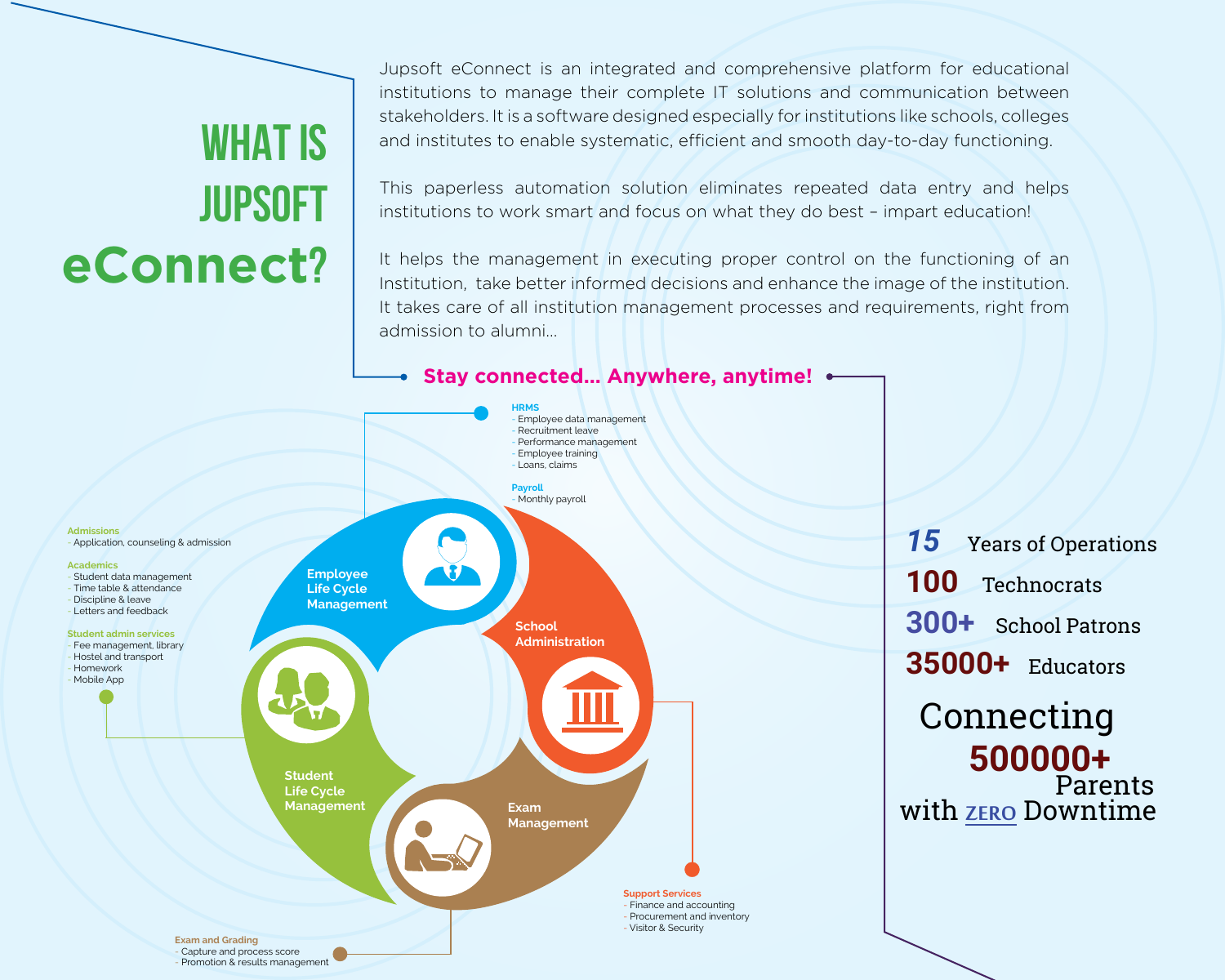# WHY JUPSOFT **eConnect**?

## **Integrated Solutions**

- Automate all processes in an educational setup & boost operational effeciency
- High level data security
- Predictive Analytics using AI
- Dedicated customer care and support team.
- Manage student data and academics through the easy-to-use online system
- Enjoy the benefits of tailor-made solutions.
- Improve transparency and accountability across your organization
- Efficient ticketing system- tickets resolved within 24 hours.
- Pay on annual basis with no heavy upfront investment.
- Lowest rates in the market.
- 100% client satisfaction and ROI

# **Prime Challenges faced by Institutions**

## **By Management**

- Data Analysis for MIS
- Data management
	- Time Cost Availability Errors Security
- $\blacksquare$  Timetable scheduling
- Non-availability of meaningful reports
- Fee collection with Analysis
- CRM Management

## **By staff**

- n Lots of transactions
- Non accuracy of data
- Loss of time in performing repetitive and clerical tasks
- Unproductive time spent in preparing various reports

## **By student/parent**

- **n** Manual fee payment process
- $\blacksquare$  Unaware of homework
- Unaware of performance in tests and progress
- Unaware of academic, co-curricular and extracurricular activities of the child
- $\Box$  Confidential communication with teachers regarding the over-all development of the child is not possible
- Unaware of child's attendance

## **By teachers**

- Result generation
- Communication with parents/students
- Attendance marking
- Grade calculation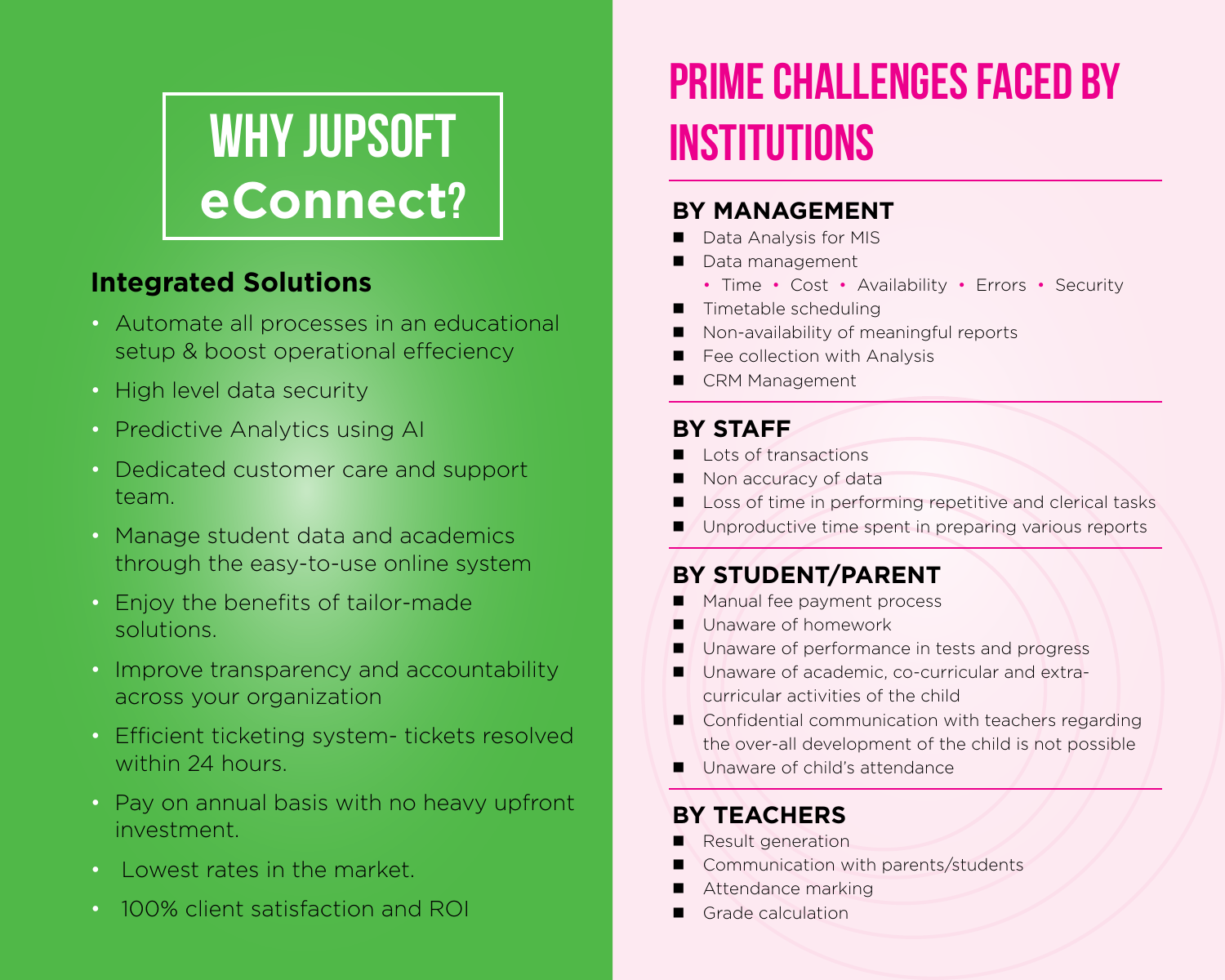# **how e-Connect is dIFFERENT ?**

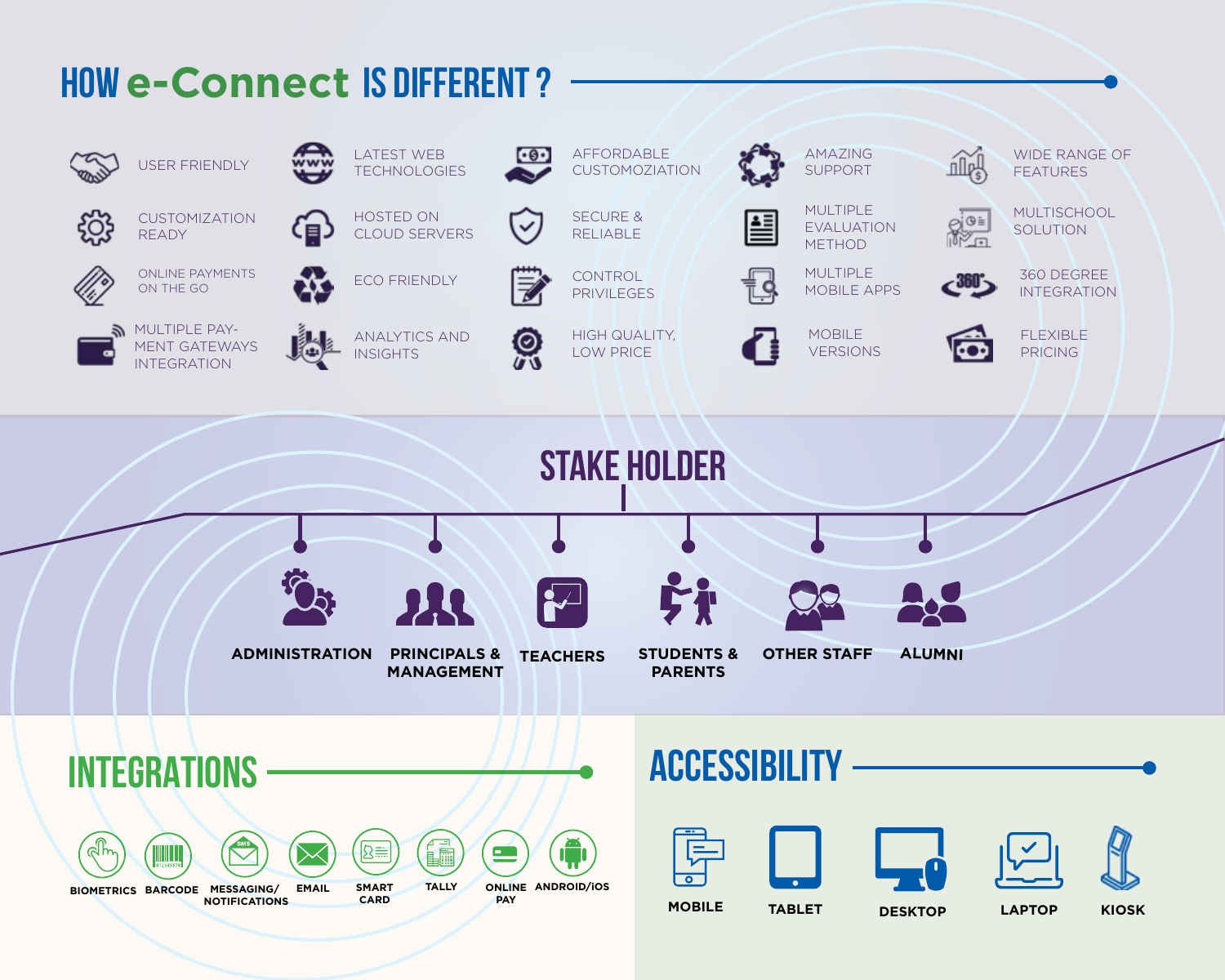# **our technical strength**

| <b>Microsoft Dot Net Platform</b>                                                                   | Developed on Microsoft Platform for more secure transactions                                                                                                                                                                 |
|-----------------------------------------------------------------------------------------------------|------------------------------------------------------------------------------------------------------------------------------------------------------------------------------------------------------------------------------|
| <b>Anytime - Anywhere availability</b>                                                              | Can be accessed anywhere through internet 24X7<br>Barcode, Biometics, Tally, Information Kiosk, website, apps, etc.<br>Can be accessed through Mobile, Tablet, i-Pad and Computer<br>Role based dashboard and modules access |
| <b>Integrations</b>                                                                                 |                                                                                                                                                                                                                              |
| <b>Supports Multiple Devices</b>                                                                    |                                                                                                                                                                                                                              |
| <b>Role based Dashboards</b>                                                                        |                                                                                                                                                                                                                              |
| <b>Ensures paperless office</b>                                                                     | Documents can be scanned and uploaded                                                                                                                                                                                        |
| <b>Supporting OS</b>                                                                                | Windows, Mac OS & Linux                                                                                                                                                                                                      |
| <b>Data Backup</b>                                                                                  | Facility to Download your data in Excel format                                                                                                                                                                               |
| <b>Single Database</b>                                                                              | Session wise data availability for each module.                                                                                                                                                                              |
| <b>SCALABILITY</b>                                                                                  |                                                                                                                                                                                                                              |
| <b>USERS:</b> From "1-N" users                                                                      | <b>CATEGORY:</b> From Residential, Public Clusters to Vocational,                                                                                                                                                            |
| <b>LOCATION:</b> From one location to multi-location                                                | Technical, Medical, Agricultural Pharmaceutical, etc<br><b>INFRASTRUCTURE:</b> From Bare Minimum to Advanced ICT                                                                                                             |
| <b>CULTURE:</b> Every educational system of the world<br>including Schools, Colleges and Institutes | environment                                                                                                                                                                                                                  |

**NEEDS:** Caters to the needs of an individual, throughout his life-cycle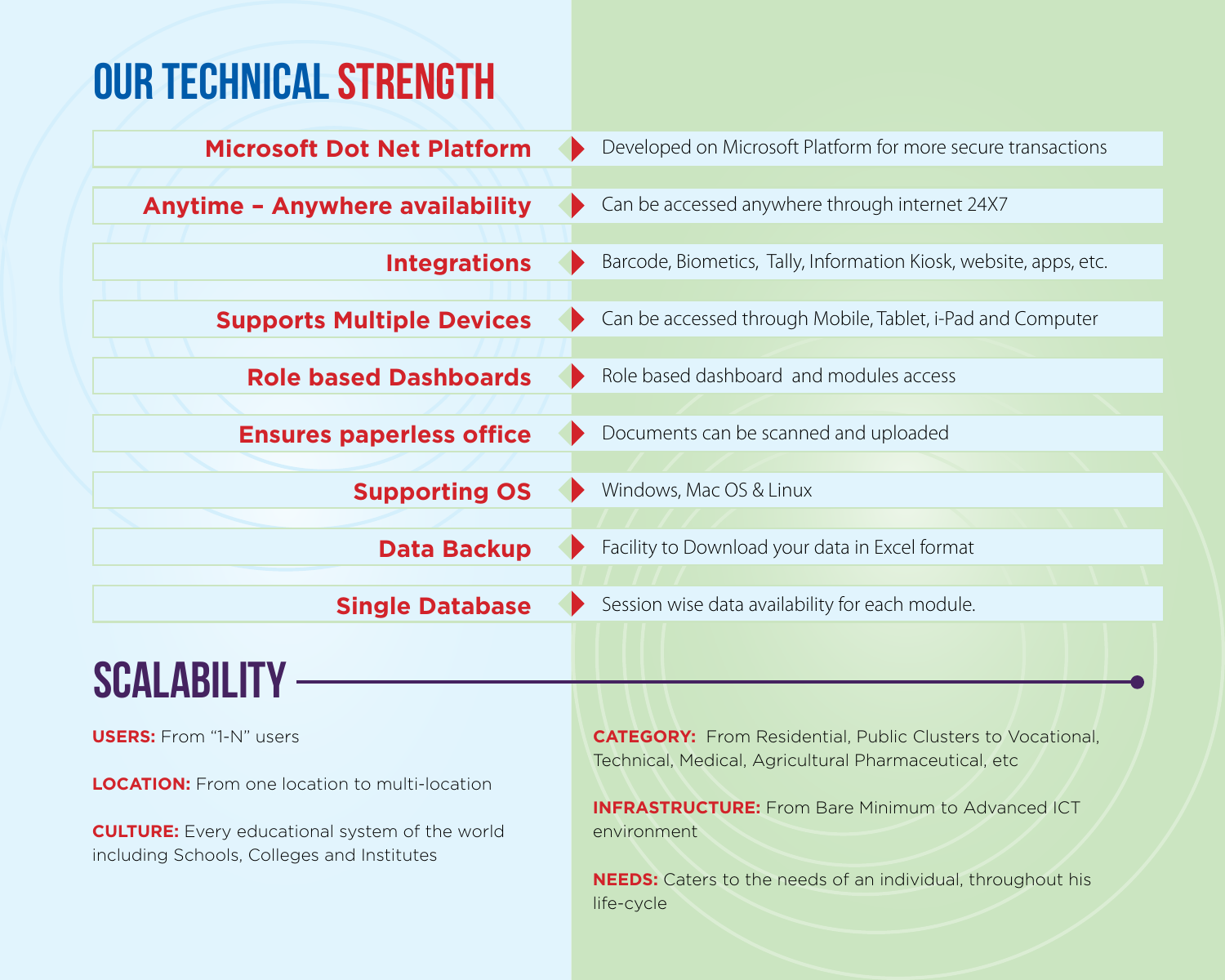# **Modules**

## **STUDENT ADMISSION**

- Enquiries, Registrations, Selection Dashboard
- Online Admission Enquiries
- Enquiries Followup and Reminders
- Auto Interaction Scheduling
- Online/Offline Registration with Fee Payment
- User-Defined Selection Process
- Documents Submission and Reminders
- (SMS and E-mail) • Criteria Based Selection
- 

## **GRADING & FXAMINATION**

- Complying with CBSE, CISCE, IB and IGCSE Board
- Marks, Grades and Remarks Entry
- Customized Report Card Generation
- Publishing of Report Card Online and on Mobile App
- Graphical and Range Analysis
- Teacher Performance Report
- Student Performance Comparison Across Years and with Classmates
- CBSE Result Analysis with File Import



- Activate Image & Video Gallery
- Option to Tag Individual Student, Student Group, Section and Class
- Gallery Integration with School's Website
- Achievement Levels Configuration
- Student Activity Participation and Achievement
- Achievement Certificates
- Notification of Achievements with Photo on Portal and Mobile App

## **VISITOR &** ALUMNI

- Check-in and Check-out
- Host Notification
- Visitor Image Capture
- Backlist Visitors
- Mobile Verification
- Manage your Alumni • Alumni Events Notification
- Website Alumni Registration
- Organise Alumni Meets



- **STUDENT** INFORMATION
- Student Profile
- Student ID Card Generation
- Student Clubs and Houses
- Customized Documents and Certificates Generation
- Auto-Birthday SMS and Notifications
- Suspension, Struck off, Withdrawal and Transfer **Certificate**
- Criteria-based Data Mining and Dynamic Reports
- Comprehensive Statutory Reports

## **PARENT TEACHER COMMUNICATION**

- Syllabus, Homework, Class-Work and Assignment
- School Calendar
- Notices and Circular
- Anecdotal Record
- Parent Teacher Communication Through Web Portal and Mobile App
- School News
- SMS and Push Notifications
- Personalized E-mail





- Online Resume Submission
- Customized Vacancy based Recruitment Form
- Short-Listing of Candidates
- User Defined Selection Process
- Criteria Point-based Merit List
- Sending Customized Offer Letter E-mail and Print
- Uploading Documents and Joining Letter

## **STAFF** PAYROLL

- Salary Processing and Reports
- Online Publishing of Salary Slip
- Savings and Investment Details Collection Online
- TDS Calculation and Reports
- ECR File Generation for PF
- PF and ESI calculation and reports
- Bank Salary Disbursement Report
- Loans and Advances
- Increments and Arrears Calculation

## **STUDENT & STAFF** ATTENDANCE

- Absentees SMS
- Alert Mail to Management for School Attendance

**FEE**

Reports

• Fee Reconciliation

**FINANCE**

• Voucher Posting • Cheque Printing • Day Book • Trial Balance • Income and Expenditure • Balance Sheet with Drill-Down • Integration with Tally ERP 9

**INVENTORY**

User-defined Levels

**TRANSPORT**

or Change Transport • Transport Attendance • Android-based GPS Tracking

MANAGEMENT • Transport Dashboard with Route Vacancy-Occupancy Graph • Route-Stop Management

MANAGEMENT

etc Online Fee Payment Gateway • Auto Overdue Fee Reminders

• Caution/Security Money Refunds • Fee Collection through ECS and NACH • Customized Fee Challan and Receipts

MANAGEMENT

Salary Payment, Inventory, etc

**MANAGEMENT** 

• Online Requisition and Approval Process with

• Goods Receiving Note, Verification and Stock Entry • Items and Item Kits Issue, Sale and Return to Students, Staff Members and Departments • 10+ Issue, Return, Stock Reports

• Vehicle Management with Fuel Log and Reminders for Maintenance and Documents Expiry • Online Request and Approval for Availing, Withdraw

• Fee Dashboard with Day's Collection, Dues-Receipts,

• Vouchers from Admission Receipts, Fee Collection,

• Fee Concession and Waiver Approval Process • 40+ Fee Collection, Pending Fee and Overall Status

- Monthly Attendance Report
- Attendance Analysis Reports
- Late-Coming and Early Leaving Integrated with **Transport**
- Student/Staff In Gate Pass and Out Gate Pass
- Department/Staff Shift-Day Timing Configuration • Staff Leave Allocation
- Biometric Device Integration
- Staff In Pass, Out Pass
- Daily Attendance,Late Coming, MIS Report

## **HEALTH** MANAGEMENT

- Student Health Record
- Student Vaccination Records and Reminders
- Infirmary/Medical Room Inventory
- Student Infirmary Visit and Alert to Parent
- Staff Infirmary Visit Records
- Medical Checkup Camp
- Student Medical/Health History
- BMI Calculation
- Health Report Card

## **STAFF** INFORMATION

• Detailed Staff Profile with User-Defined Database Field

• Criteria-based Data Mining and Dynamic Reports

• Auto-Filling of Book Details using ISBN Online

- Staff ID Card Generation
- Qualification Details and Updation • Employment History

**E-RESOURCE &** LIBRARY

• E-Resource Library

• Comprehensive Dashboard • Multiple Library Management

• Bar-Code Generation and Printing • Periodicals Management • DDC Classification of Books • Issue-Return-Overdue Reports • Auto-Reminders for Overdue Books

• Intra-school Communication, SMS • Subject and Class Allocation History • Staff Task Management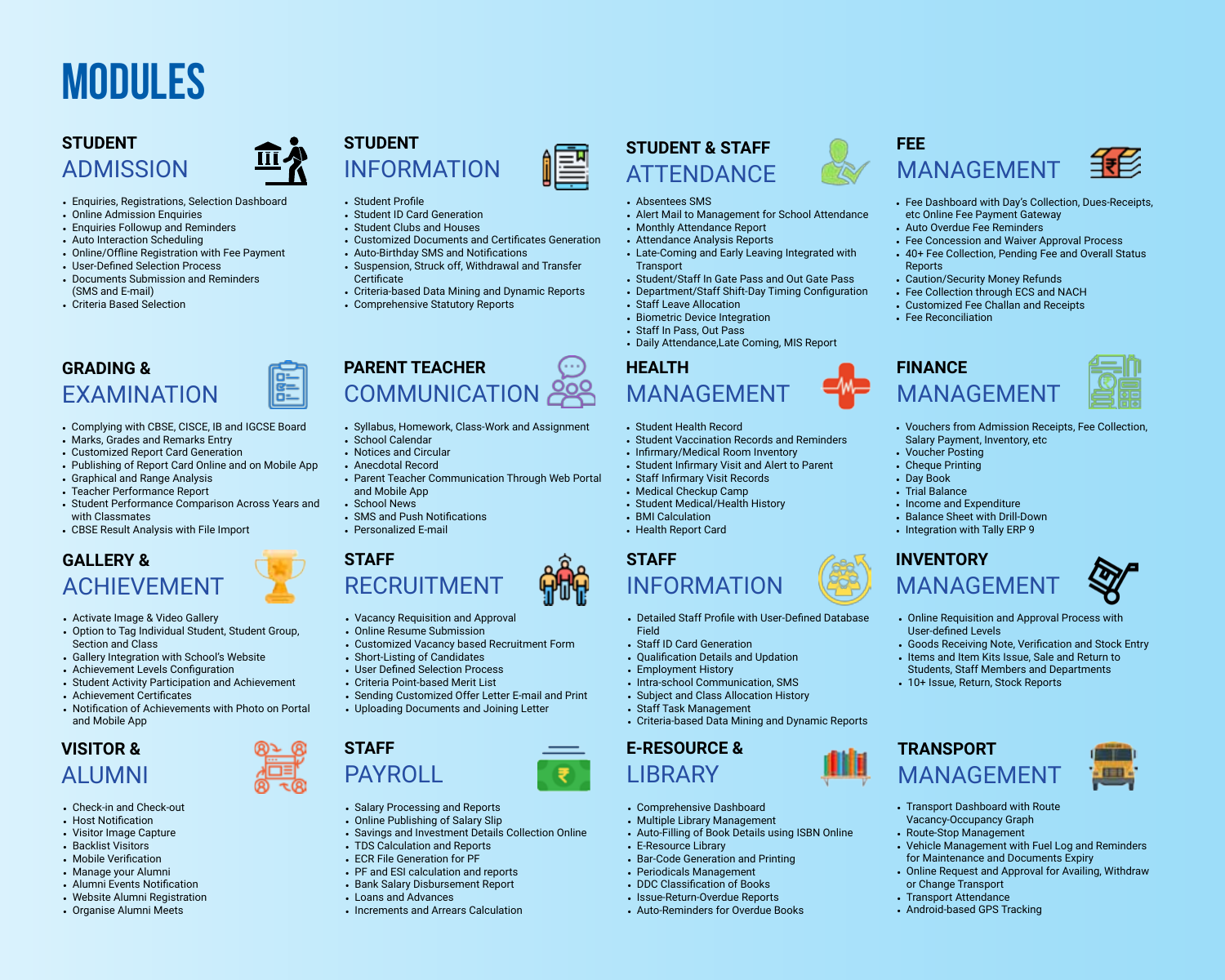## **DISCIPLINE**

• Incident Reporting • Notification to Parents

• Managing Discipline/Rules • Access to Disciplinary Information

## **MANAGEMEN**



• Biometric Machine Integration for Auto Substitution

• Manual adjustments • Constraints Settings

• Standby/Engage Report

- **HOSTEL MANAGEMENT**
- Hostel management simplified
- Rooms and bed allocation made easy
- Complete Mess management
- Disciplinary log maintenance
- Setting up fees as per the facilities in the hostel
- Hostel and mess fee integrated with fees management module for automated fee calculation





- Multiple type of Question Bank Support
- Support Multi-lingual
- Provision to import Pictures and Diagrams
- Prepare / Set your own question paper within few
- minutes. • User Friendly interfaces flexible to operate
- Generate/Export PDF of Papers

• Final account details

# **implementation strength**

- **System Study and Gap Analysis**
	- **Customization**
	- **On-Site Coordinator**
		- **Data Porting**
			- **Training**
	- **Implementation & Reviews**
		- **Continuous upgradations**
- **Regular handholding & Training**
- 
- Initial data porting from excel for students, staff etc.
- Dedicated training programme for every user
- Project roll out and feedback from the users
- Regular upgradations in the software
- Frequent training on-site and online

- Understanding of process and matching with system
- Customization of reports as per school formats
- Ensure regular and on-time data entry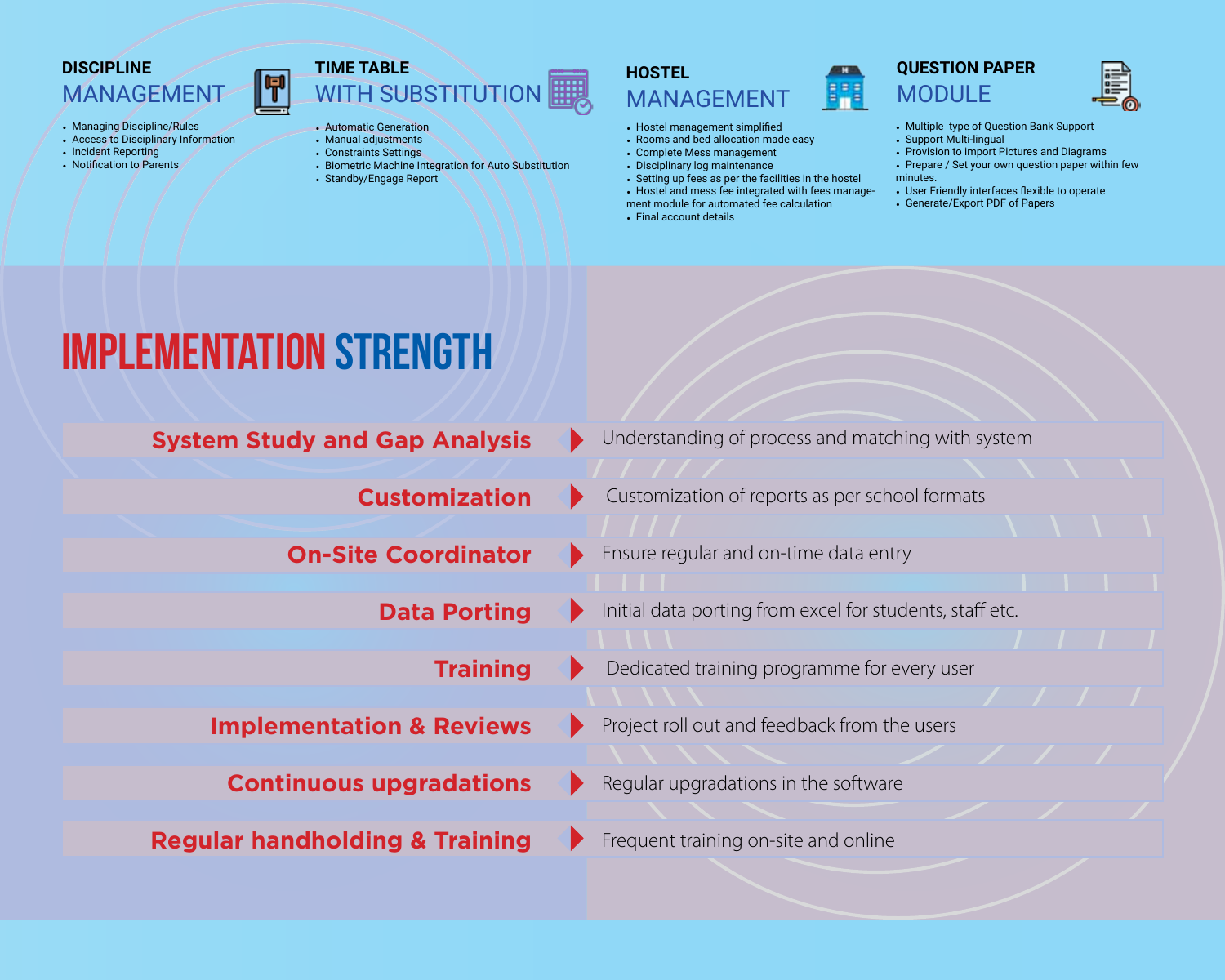# **eConnect A platform for internet age**



# **eConnect**

# $\sim$

**UI EXPERIENCE** User-friendly role-based dashboards and other screens gives you a great working experience. great working experience.

# **Impressive Dashboards <b>COVERSI** User Friendly Interface **Real Time Reporting Analytical Reports**

|  |                             | ディ型 |                                                                                                |   |   | $=$ $\times$    |         | 4 Kit 46 |                   |  |  |  |
|--|-----------------------------|-----|------------------------------------------------------------------------------------------------|---|---|-----------------|---------|----------|-------------------|--|--|--|
|  |                             |     |                                                                                                |   |   | <b>Contract</b> |         |          |                   |  |  |  |
|  |                             |     |                                                                                                |   |   |                 |         |          |                   |  |  |  |
|  |                             |     | $\frac{1}{2} \left( \frac{1}{2} \right) \left( \frac{1}{2} \right) \left( \frac{1}{2} \right)$ |   |   | ÷               |         |          | <b>CONTRACTOR</b> |  |  |  |
|  |                             |     |                                                                                                |   |   |                 |         |          |                   |  |  |  |
|  |                             |     |                                                                                                |   |   | $-0.001$        |         |          |                   |  |  |  |
|  |                             |     |                                                                                                |   |   |                 |         |          |                   |  |  |  |
|  | progressive company company |     |                                                                                                | ٠ | ٠ |                 |         |          |                   |  |  |  |
|  | and company company states. |     |                                                                                                |   |   |                 |         |          |                   |  |  |  |
|  |                             |     |                                                                                                |   |   | $=$             |         |          |                   |  |  |  |
|  |                             |     |                                                                                                |   |   | <b>STATE</b>    | come of |          |                   |  |  |  |
|  |                             |     |                                                                                                |   | ۰ |                 |         |          |                   |  |  |  |

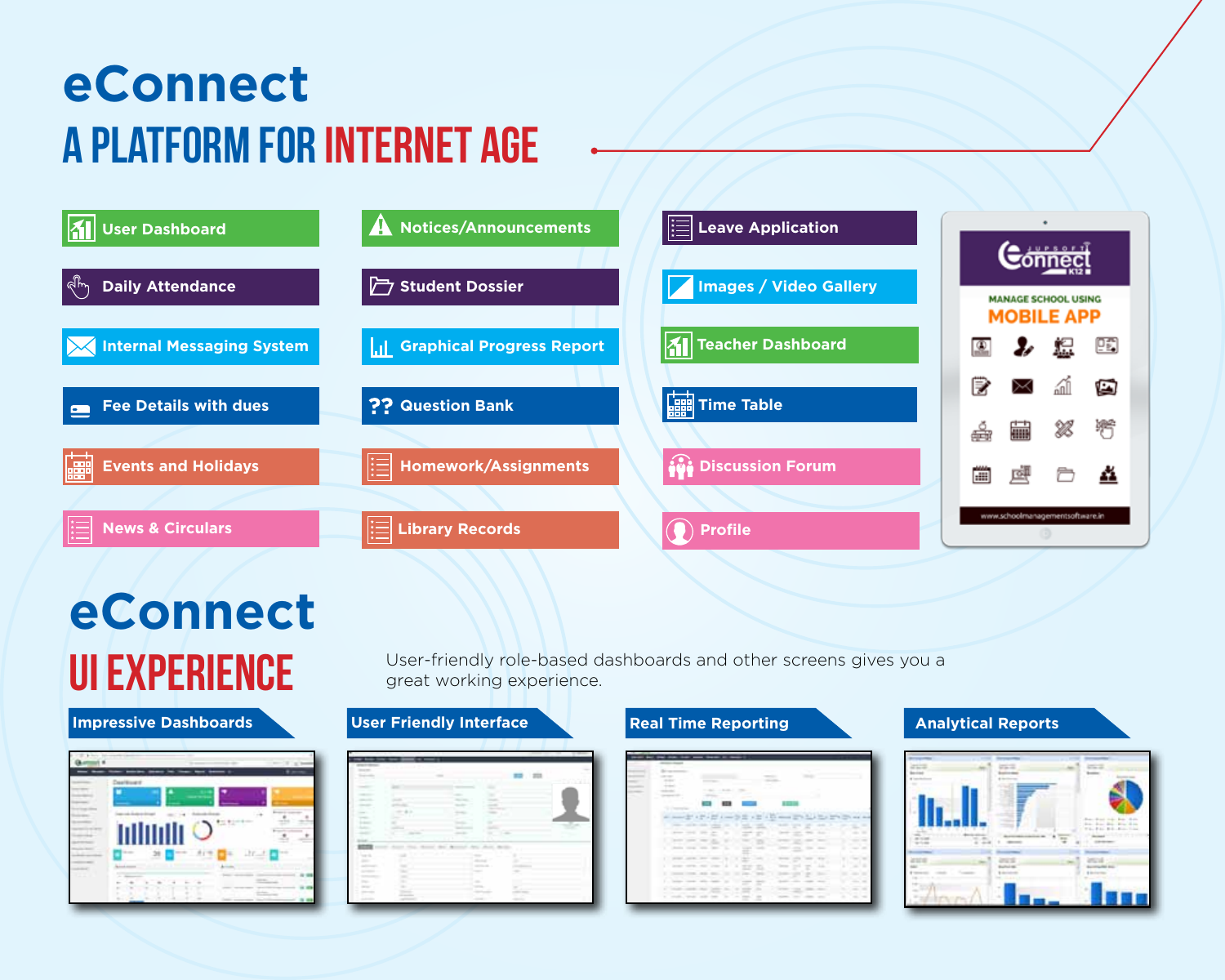

- » Barcode Generation and Printing Using Regular Printer
- » Library Book Barcoding
- » Barcode on Identity Card
- » Barcode on Fee Challans
- » Barcode on Inventory Items
- » Customized Barcode Stickers wtih School's Logo & Name **Transactions**

## **Integration E-mail, Biometric & Tally**

» Daily MIS through E-mail

- » E-mail Alerts for Document Expiry, Fee Receipt, Transport Document Reminder, Inventory Approval, Leave Approval, etc.
- » Biometric for Staff Attendance
- » Real-time Tally Integration with Student wise Ledger
- » Tally Integration through XML



- » Integrated with Web Portal and Mobile App
- » Remittance in Transaction +1 Days in Any Bank in India
- » Online Registrations Fee
- » Online Regular Fee Payment
- » Online Miscellaneous Receipts
- » Auto-sync for Successful & Failed Transactions
- » Highest Ratio of Successful Transactions



- » SMS throughout Admission Process: Enquiry-Confirmation
- » Auto SMS on Fee Deposit
- » Auto SMS on Cheque Bounce
- » Auto SMS for Fee Reminders
- » Auto-SMS on Student Birthdays
- » SMS for Exigencies
- » Pre-scheduled SMS for PTM and Festive Greetings
- » SMS for Absenteeism
- » SMS for Library Dues



## Advantages to Institutions

- » Faster payment at cafeteria and Overall system improvement.
- » One Card many benefits.
- » Petty cash issue solved.
- » Quick Settlements and reconciliation

### Advantages to Parents/ Students

- » Students do not have to carry cash at schools.
- » Ease to carry & use as simple tap on receiver.
- » Constant check on transaction. Safe & Secure.



- » Creative and Customized Designs Matching to the School's Theme
- » Responsive Website with Auto-adjustment to Different Screens and Orientations
- » Integrated with ERP for Enquiries, Birthday, Circulars, Notices, Calender, News, Image Gallery and Transfer Certificates
- » Online Admissions, Recruitment, Alumni and Feedback Forms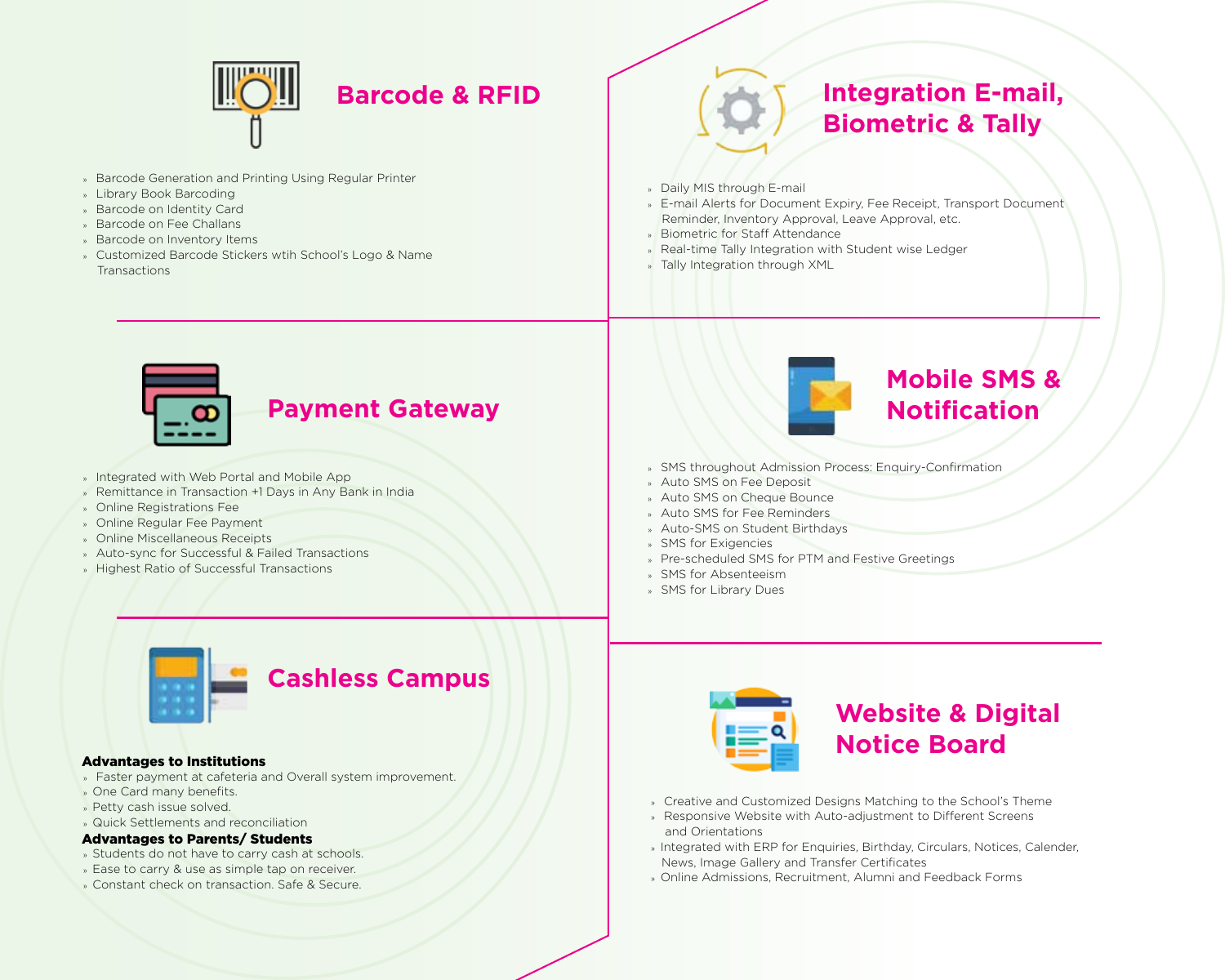# **Manage Your School from your Mobile**



## **PARENTS APP**

A complete timeline view of informational, homework, fees, results related information being sent by the school on a regular basis!

## **ADMIN APP**

Explore the complete insights of your school including admission, collection, staff/student attendance, Financial MIS, Results with graphical analysis.





## **VISITOR APP**

Experience the ultimate visitor management on your device with check-in and check-out facility. While get the updated report with visitor's photograph and ID to provide a better security at every level!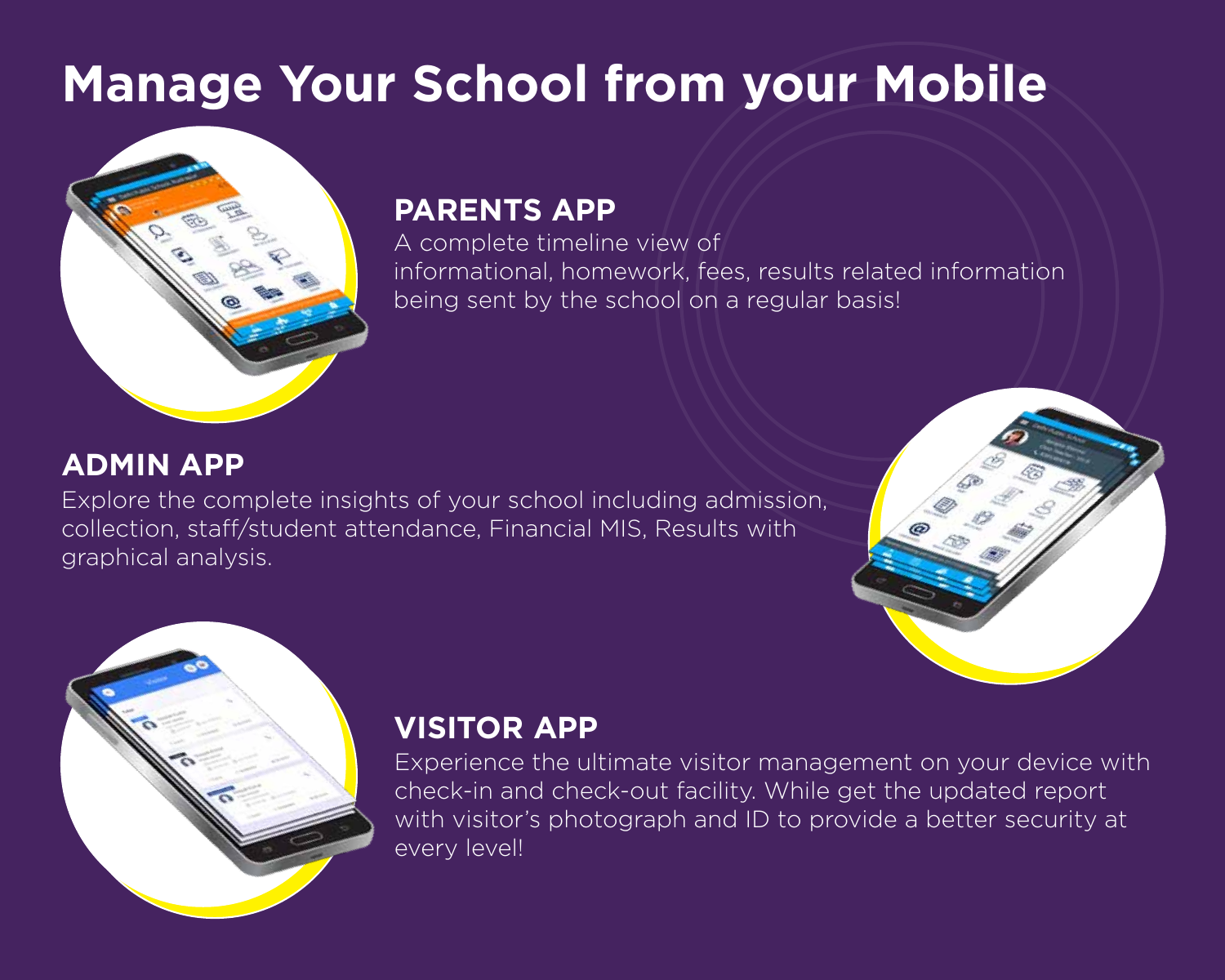

Established in 2004 by a team of young expert software professionals, Jupsoft is one of IT majors today in providing educational institutions integrated modules to mange all the processes online. Consistently delivering mission, our team has been delivering technically challenging projects under tight timelines, while also providing exceptional customer service and support to our clientele. This in turn has led to extremely positive long-term working relationships all over. Our detailed project process was created to ensure our projects are completed on-time, on-budget, and to our clients complete satisfaction.

# **our respected users ARE ...**



**Disclaimer:** Visual Images in this brochure are sourced from the internet and for presentation purpose only. All images are subject to copyright for their respective owners.